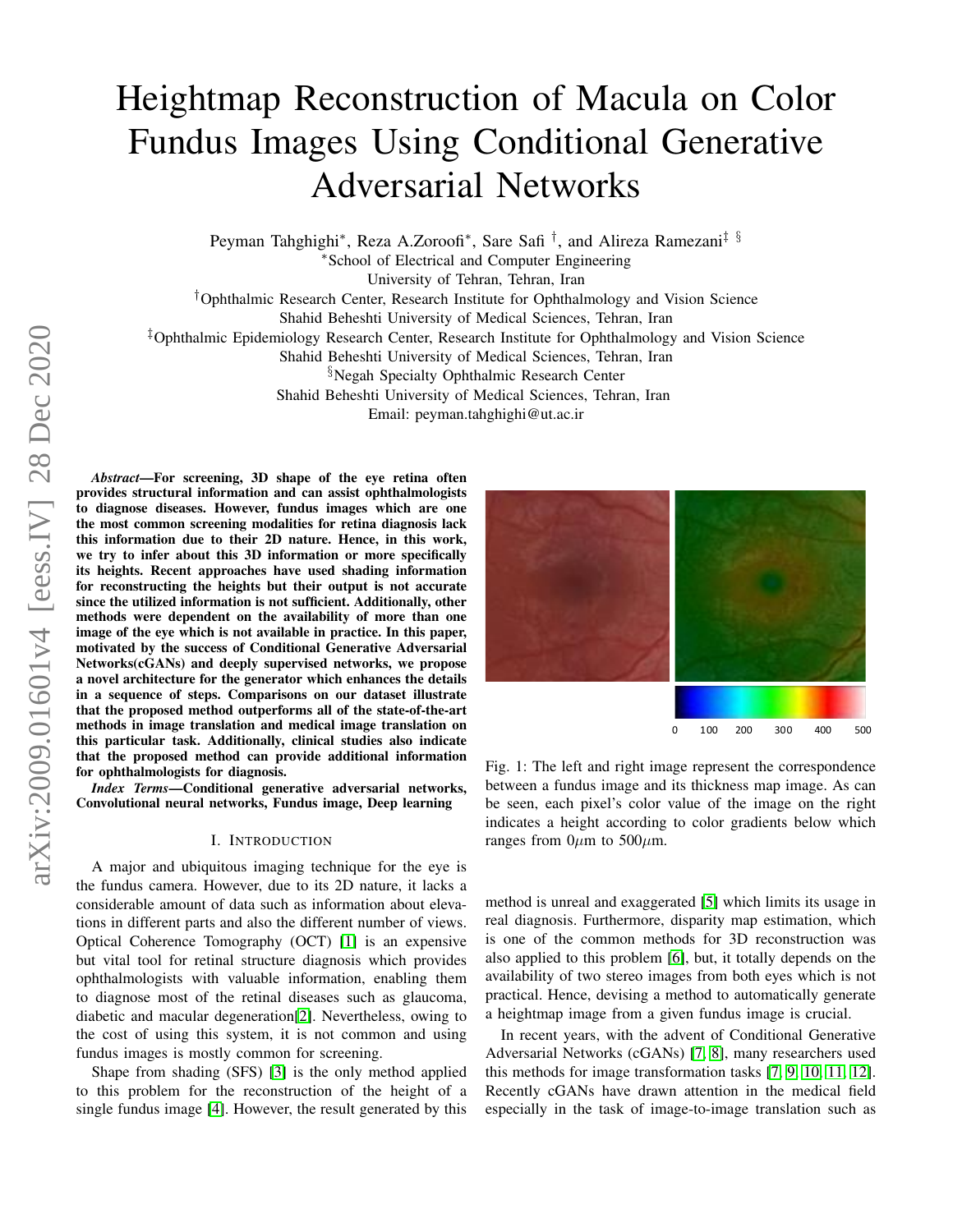translating between CT and PET images [\[13,](#page-5-1) [14\]](#page-5-2), denoise and correct the motion in medical images such as denoising CT images [\[15\]](#page-5-3) and segmenting medical images [\[16,](#page-5-4) [17,](#page-5-5) [18\]](#page-5-6). Most of these methods benefited from the U-Net architecture [\[19\]](#page-5-7) and its extension U-Net++ [\[20\]](#page-5-8) which first were proposed for image segmentation.

Considering Figure [1,](#page-0-0) since our problem can be seen as an image translation task in which we want to predict a color image in which each of the pixels represents a height from 0  $\mu$ m to 500  $\mu$ m from a fundus image targeted on the macula area, cGANs can be utilized in this problem. In fact, height information is one of the crucial information that OCT devices provide to ophthalmologists and is missing in color fundus images due to their 2D nature. Hence, by extracting such information from only a fundus image, we can ease the diagnosis and management of retinal diseases with macular thickness changes.

In our cGAN setting, we used a stack of three U-Nets for generator network which we averaged on the output of them for deep supervision. Furthermore, in order to avoid problems of traditional GANs, we used Least Squares Adversarial Loss [\[21\]](#page-5-9) instead along with perceptual loss [\[9\]](#page-4-8) and L2-loss. For the discriminator network, we used an image-level discriminator that classifies the whole image as real or fake. To the best of our knowledge, this is the first research paper on predicting the heightmap of the macula area on fundus images using Deep Neural Networks (DNNs). We compared our approach qualitatively and quantitatively on our dataset with state-of-the-art methods in image translation and medical image translation. Furthermore, we studied the application of our method on real diagnosis cases which showed that reconstructed heightmaps can provide additional information to ophthalmologists.

#### II. METHODS

#### *A. Network architecture*

Our proposed architecture is depicted in Figure [2.](#page-2-0) As can be seen, our proposed generator architecture is consists of three stacked U-Nets. Additionally, since discriminative features in deep layers will contribute to higher performance [\[22\]](#page-5-10), we used the output of the first two U-Net layers for deep supervision. By doing so, our network tries to learn a meaningful representation for these deep layers which will directly contribute to the final outcome. Moreover, since the amount of detail is of significance in this work, we decided to use the average operator instead of the max operator for the final output [\[20\]](#page-5-8). Another advantage of this architecture is that by using a stack of U-Nets, each layer can add its own level of detail to the final outcome and the details can gradually refine. Furthermore, as can be seen, we used an image-level discriminator that classifies the whole image as real or fake which using a series of Convolution-BatchNorm-LeakyReLU layers. Finally, we used  $1^{th}$ ,  $4^{th}$ ,  $6^{th}$  and  $8^{th}$ layer of the discriminator network to compute perceptual loss [\[10\]](#page-4-9) between generated image and ground-truth image as a supervisory signal with the aim of better output.

## *B. Objective functions*

Our final loss function is composed of three parts which will be discussed in this section.

*1) Least-squares adversarial loss:* cGANs are generative models that learn mapping from observed image  $x$  and random noise vector z to  $\hat{y}$ , using generator  $G: x, z \rightarrow \hat{y}$ . Then the discrimnator  $D$  aims to classify the concatenation of the source image  $x$  and its corresponding ground-truth image  $y$  as real  $D(x, y) = 1$ , while classifying x and the transformed image  $\hat{y}$  as fake,  $D(x, \hat{y}) = 0$ .

GANs suffer from different problems such as mode collapse or unstable training procedure despite producing plausible results in many tasks [\[7\]](#page-4-6). Hence, to avoid such problems we used Least Square Generative Adversarial Networks (LSGANs) [\[21\]](#page-5-9). The idea of LSGAN is that even samples which were classified correctly can provide signals for training. Hence, for achieving this aim, we adopted the least-squares loss function instead of the traditional cross-entropy loss used in normal cGAN to penalize data on the right side of the decision boundary but very far from it. Using this simple idea we can provide gradients even for samples that are correctly classified by the discriminator. The loss function of LSGAN for both discriminator and generator can be written as follows:

$$
\min_{D} L_{LSGAN}(D) = \frac{1}{2} \mathbb{E}_{x,y} \left[ \left( D(x,y) - b \right)^2 \right] + \frac{1}{2} \mathbb{E}_{x,z} \left[ \left( D(x, G(x,z)) - a \right)^2 \right]
$$

$$
\min_{G} L_{LSGAN}(G) = \frac{1}{2} \mathbb{E}_{x,z} \left[ \left( D(x, G(x,z)) - c \right)^2 \right] \tag{1}
$$

This loss functions directly operates on the logits of the output, where  $a = 0$  and  $c = b = 1$ .

*2) Pixel reconstruction loss:* Relying solely on the adversarial loss function do not produce consistent results [\[23\]](#page-5-11). Therefore, we also used pixel reconstruction loss here but we opted for L2-loss rather than widely used L1-loss since it performed better in reconstructing details in this specific task. The equation for L2-loss is as below:

$$
L_{L2}(G) = \mathbb{E}_{x,y,z} [ || y - G(x,z) ||_2^2 ]
$$
 (2)

*3) Perceptual loss:* Despite producing plausible results using only two aforementioned loss functions, since the generated image is blurry [\[14\]](#page-5-2) and especially in medical diagnosis small details are of significance, we used perceptual loss [\[24\]](#page-5-12) to improve the final result. As a matter of fact, using only L2-Loss or L1-Loss results in outputs that maintain the global structure but it shows blurriness and distortions [\[10\]](#page-4-9). Furthermore, per-pixel losses fail to capture perceptual differences between input and ground-truth images. For instance, when we consider two identical images only shifted by some small offset from each other, per-pixel loss value may vary considerably between these two, even though they are quite similar [\[9\]](#page-4-8). However, by using high-level features extracted from layers of a discriminator, we can capture those discrepancies and can measure image similarity more robustly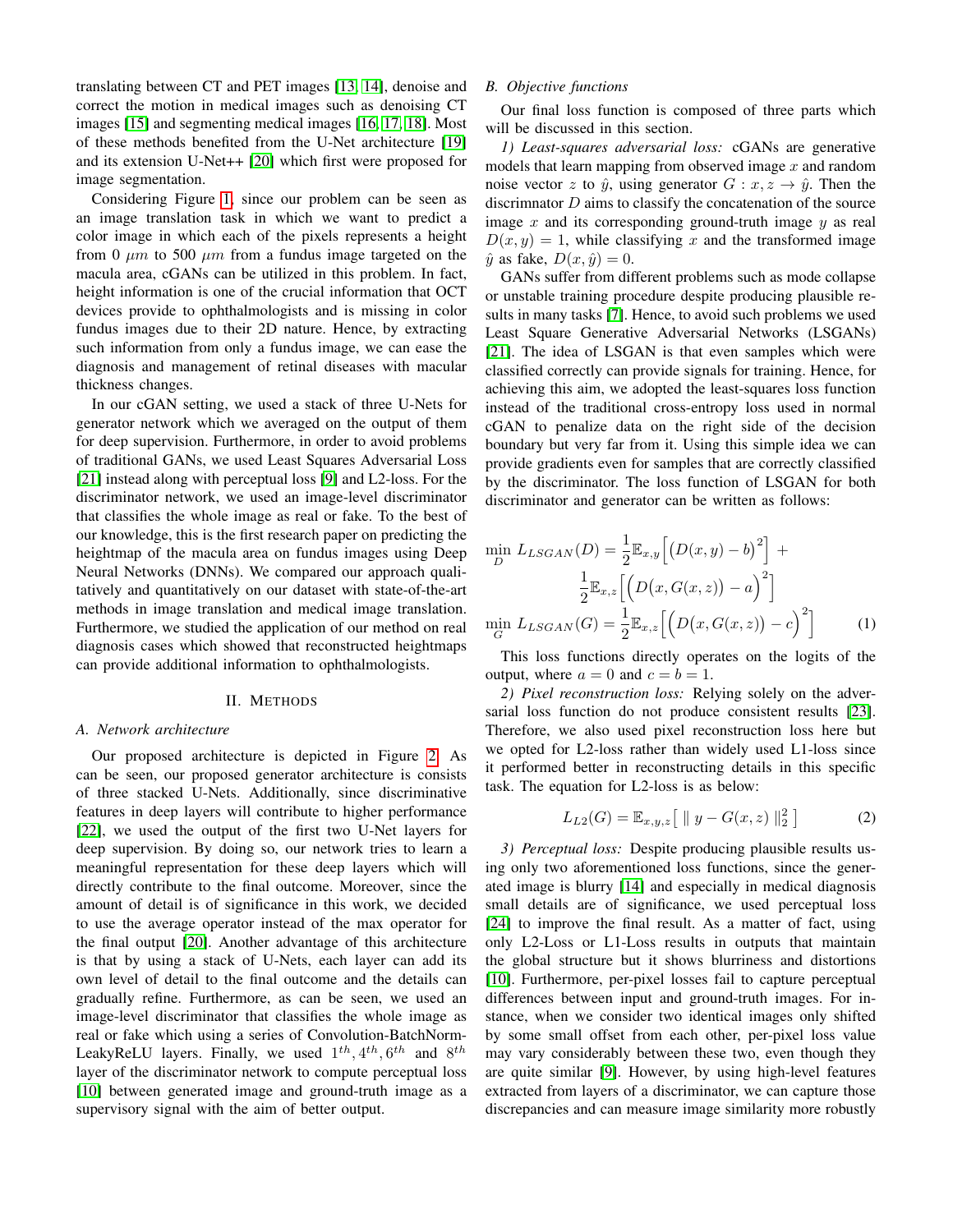<span id="page-2-0"></span>

Fig. 2: The architecture of generator and discriminator in our proposed method. The red arrows indicate deep supervision.

[\[9\]](#page-4-8). In our work, since discriminator network also has this capability of perceiving the content of images and difference between them and pre-trained networks on other tasks may perform poorly on other unrelated tasks, we used hidden layers of discriminator network [\[14,](#page-5-2) [24\]](#page-5-12) to extract features as illustrated in the second row of the Figure [2.](#page-2-0) The mean absolute error for  $i^{th}$  hidden layer between the generated image and the ground-truth image is then calculated as :

$$
P_i(G(x, z), y) = \frac{1}{w_i h_i d_i} || D_i(x, y) - D_i(x, G(x, z)) ||_1
$$
\n(3)

which  $w_i, h_i$  and  $d_i$  denote width, height and depth of the  $i^{th}$ hidden layer respectively and  $D_i$  means the output of  $i^{th}$  layer of the discriminator network. Finally, perceptual loss can be formulated as :

$$
L_{perceptual} = \sum_{i=0}^{L} \lambda_i P_i(G(x, z), y)
$$
 (4)

<span id="page-2-1"></span>Where  $\lambda_i$  in equation [4](#page-2-1) tunes the contribution of  $i^{th}$  utilized hidden layer on the final loss.

Finally, our complete loss function for the generator is as below:

$$
L = \alpha_1 L_{perceptual} + \alpha_2 L_{L2} + \alpha_3 L_{LSGAN}
$$
 (5)

where  $\alpha_1$ ,  $\alpha_2$  and  $\alpha_3$  are the hyperparameters that balance the contribution of each of the different losses.

## III. EXPERIMENTS

#### *A. Dataset and setup*

The dataset was gathered from TopCon DRI OCT Triton captured at Negah Eye Hospital. Our dataset contains 3407 color fundus-heightmap pair images. Since the images in our dataset were insufficient, we used data augmentation for better generalization. However, flipping images were the only available option since by rotating images for example by 90°, we have vessels in a vertical position which is impossible in fundus imaging or changing brightness will change the standard brightness of a fundus image. Hence, we flipped every image in 3 different ways to generate 4 samples. Consequently, we had 13,628 images which we used 80% for training,  $10\%$ for validation and 10% for testing.

We used Tensorflow 2.0 [\[26\]](#page-5-13) for implementing our network. We also used Adam optimizer [\[27\]](#page-5-14) with an initial learning rate of  $1e^{-3}$  with a step decay of 0.9 per 30 steps. Moreover, we used the batch size of 8 and trained for 250 epochs to converge. Additionally, we set  $\lambda_1 = 5.0$ ,  $\lambda_2 = 1.0$ ,  $\lambda_3 = 5.0$ and  $\lambda_4 = 5.0$  in Equation [4](#page-2-1) by trial-and-error and considering the contribution of each of them as discussed in [\[9,](#page-4-8) [24\]](#page-5-12).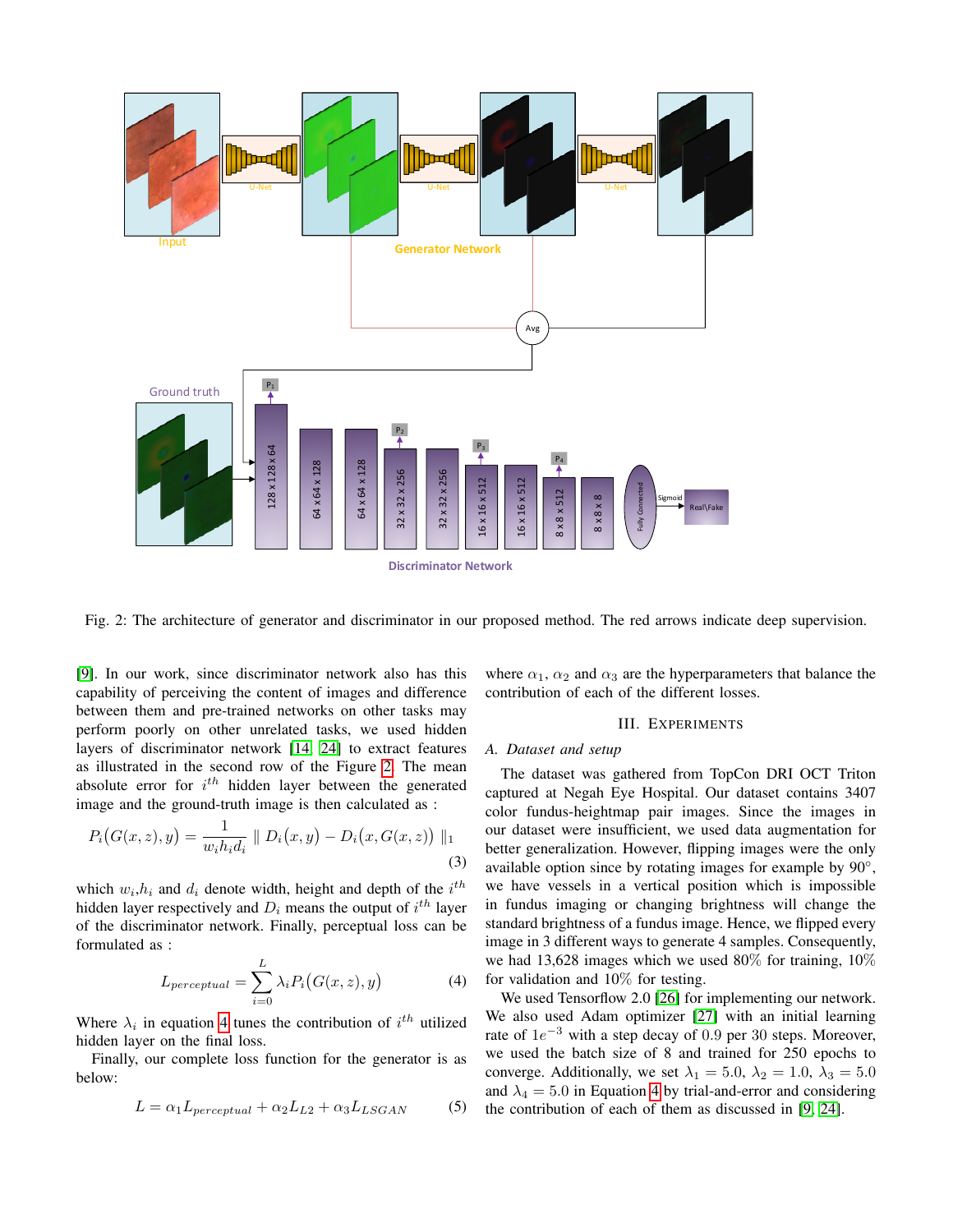| Method          | <b>SSIM</b> | PSNR(dB) | LPIPS      | <b>MSE</b> |
|-----------------|-------------|----------|------------|------------|
| $pix2pix$ [25]  | 0.8596      | 33.9523  | $2.25e-03$ | 0.0068     |
| <b>PAN [24]</b> | 0.8612      | 33.8512  | $2.37e-04$ | 0.0053     |
| MedGAN [14]     | 0.8659      | 33.2958  | 5.61e-05   | 0.0048     |
| Proposed Method | 0.8823      | 34.6733  | 1.81e-05   | 0.0033     |

TABLE I: Quantitative comparison between proposed method and other methods.

<span id="page-3-1"></span><span id="page-3-0"></span>

Fig. 3: Qualitative comparison between the proposed method and other methods.

## *B. Evaluation metrics*

we utilized a variety of different metrics to evaluate our final outcomes quantitatively such as Structural Similarity Index (SSIM) [\[28\]](#page-5-16), Mean Squared Error (MSE) and Peak Signal to Noise Ratio (PSNR). Nevertheless, these measures are insufficient for assessing structured outputs such as images, as they assume pixel-wise independence [\[29\]](#page-5-17). Hence, we used Learned Perceptual Image Patch Similarity (LPIPS) [\[29\]](#page-5-17) which can outperform other measures in terms of comparing the perceptual quality of images. For this measure, we used features extracted from the  $1^{th}$ ,  $4^{th}$ ,  $6^{th}$  and  $8^{th}$  layer of the discriminator network for both generate heighmap and groundtruth.

#### *C. Comparison with other techniques*

Since this is the first method for the reconstruction of the heightmap of color fundus images using DNNs, there were no other method to directly compare our proposed method with. Hence, we compared our results with common methods which utilized cGANs such as pix2pix [\[25\]](#page-5-15), PAN [\[24\]](#page-5-12) and MedGAN [\[14\]](#page-5-2). As can be seen in Table [I,](#page-3-0) Pix2pix achieved the worst results since it does not use deep supervision and it is based on L1-loss. PAN did slightly better in SSIM and MSE metrics. However, there is a huge difference between PAN and pix2pix in terms of LPIPS since PAN uses perceptual loss in the training procedure which proves the impact of using perceptual loss for training cGANs. MedGAN was designed

especially for medical image translation and, as a result, It performs better in comparison to previous general methods. However, the results are inferior to our proposed method. In fact, since we are using deep supervision in this method and carefully tuned the parameters for this particular problem, we achieve a higher value in all metrics.

Considering the qualitative comparison in Figure [3,](#page-3-1) our proposed method outperformed others in terms of reconstruction of the details. As can be seen, pix2pix missed some of the important details in first example such as bright red spots. PAN performed better at reconstructing the highly elevated parts in the first row, but it failed to reconstruct the correct shape for the second example. Finally, since MedGAN is specially designed for medical tasks, it outperformed the aforementioned methods in terms of output quality, but it was outperformed by our method and the proposed method generated the best quality images.

#### *D. Perceptual studies*

To judge usefulness in real diagnosis cases, we conducted an experiment in which two experienced ophthalmologists were presented a series of trails each containing a reconstructed heightmap, fundus image and the ground-truth heightmap from the test set to investigate if the reconstructed heightmap and fundus image pair gives more information for the diagnosis of any retinal disease in comparison to the situation in which we have the fundus image only. For this experiment, two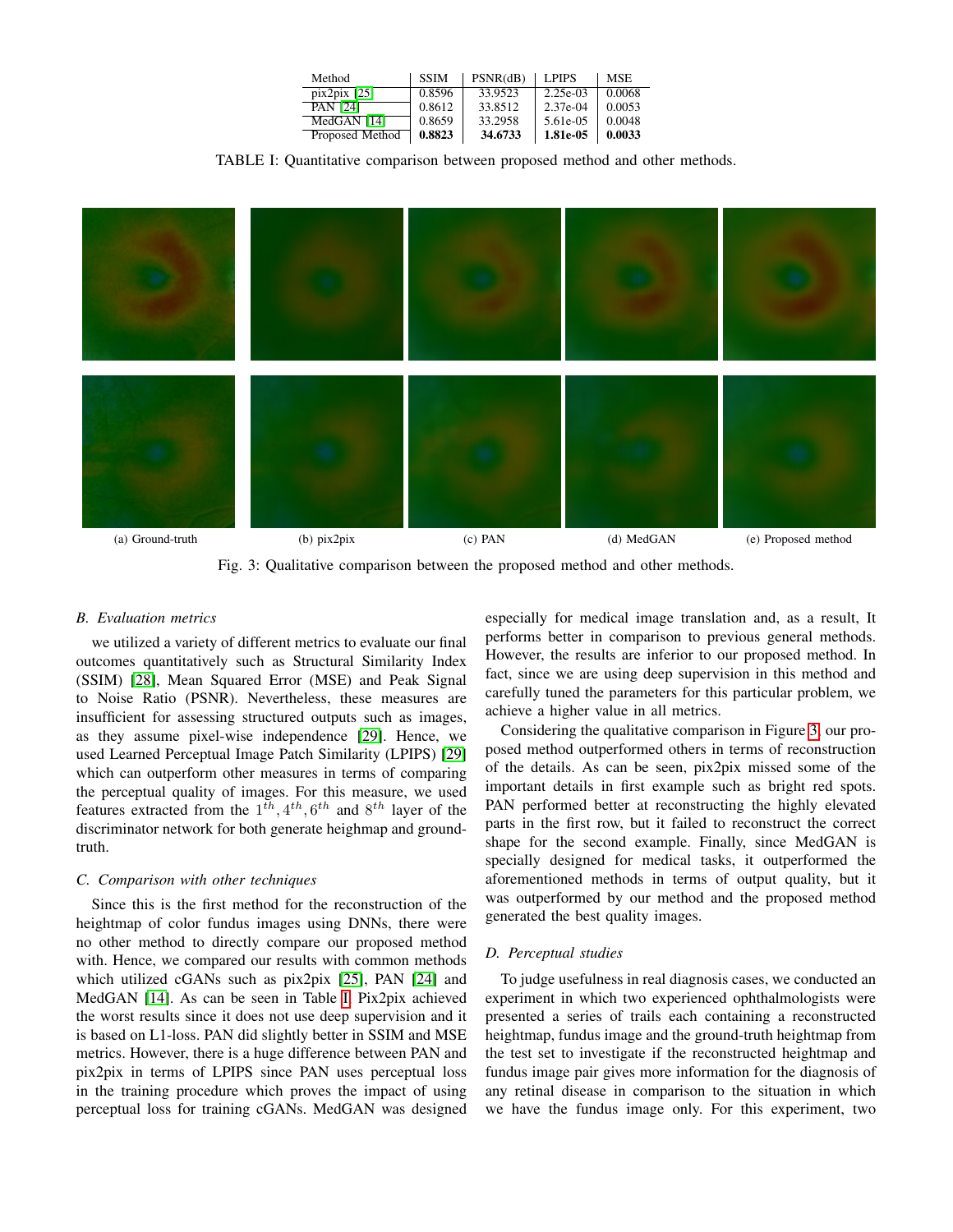<span id="page-4-12"></span>

Fig. 4: Some examples from images classified as positive by two ophthalmologists.

ophthalmologists rated each image from zero to three which zero means that the reconstructed heightmap does not add more information(negative). From one to three, the heightmap is in positive class and the rating represents the level of information that it provides.

As can be seen in Table [II,](#page-4-11) ophthalmologist 1 classified all images as useful for diagnosis and the mean score for all of the images is 1.94. Additionally, ophthalmologist 2 classified 92% of the outputs as positive and the mean square is 1.84. This experiment shows that although the reconstructed heightmap may seem more blurry than the ground-truth, it can still provide additional information for diagnosis especially about height information in different regions. Some positive examples are illustrated in Figure [4.](#page-4-12)

<span id="page-4-11"></span>

|                   | Score |        | Classification |  |
|-------------------|-------|--------|----------------|--|
|                   | Mean  | SD     | Positive %     |  |
| Ophthalmologist 1 | 1.94  | 0.7669 | 100.00         |  |
| Ophthalmologist 2 | 1.84  | 0.9553 | 92.00          |  |

TABLE II: Results of perceptual study.

## IV. CONCLUSION AND DISCUSSION

In this paper, we proposed a novel framework to automatically generate heightmap images from the macula on a color fundus image. Leveraging the power of cGANs and deep supervision, this new paradigm can generate heightmaps which can provide additional information for ophthalmologists for diagnosis. Furthermore, comparisons indicate our method outperformed other methods in the task of image and medical image translation in terms of SSIM, PSNR, MSE and LPIPS metrics. However, this work is not free from limitations and further improvement is essential to improve the quality of the outputs. By investigation, we found that in most failed cases, the poor image quality caused the system to fail especially in cases in which the fundus image is blurred. This suggests that in future works, a proper pre-processing step should be employed to de-blur fundus images and improve their quality before feeding them into the network.

Finally, considering the perceptual studies which show that our reconstructed heightmap can provide additional information for the diagnosis, in future researches, we can utilize the generated heightmaps to train a classifier that is able to automatically diagnose diseases that were impossible to diagnose automatically before.

## V. ACKNOWLEDGMENT

The authers are grateful to Dr.Ahmadieh (Ophthalmologist) for grading and classifying images for our experiment.

## **REFERENCES**

- <span id="page-4-0"></span>[1] David Huang, Swanson EA, Lin CP, Joel Schuman, Stinson WG, Chang W, Michael Hee, Flotte T, Gregory K, Puliafito CA, and Fujimoto JG. Optical coherence tomography. *Science*, 254:1178, 01 1991.
- <span id="page-4-1"></span>[2] Felipe Medeiros, Linda Zangwill, Luciana Alencar, Christopher Bowd, Pamela Sample, Remo Susanna, and Robert Weinreb. Detection of glaucoma progression with stratus oct retinal nerve fiber layer, optic nerve head, and macular thickness measurements. *Investigative ophthalmology and visual science*, 50:5741–8, 10 2009.
- <span id="page-4-2"></span>[3] Ping-Sing Tsai and Mubarak Shah. Shape from shading using linear approximation. *Image Vis. Comput.*, 12:487– 498, 1994.
- <span id="page-4-3"></span>[4] Jini Cheriyan, B Hema, Hema Menon, and Narayanankutty K.A. 3d reconstruction of human retina from a single fundus image. 04 2012.
- <span id="page-4-4"></span>[5] Peipei Wang, Fengliang Dai, Mengdie Zhao, Xiaojin Liu, and Jiuai Sun. Evaluation of retinal sfs reconstruction with oct images. pages 1–5, 10 2018.
- <span id="page-4-5"></span>[6] Fan Guo, Xin Zhao, Beiji Zou, and Pingbo Ouyang. 3d reconstruction and registration for retinal image pairs. pages 364–368, 06 2018.
- <span id="page-4-6"></span>[7] Ian Goodfellow, Jean Pouget-Abadie, Mehdi Mirza, Bing Xu, David Warde-Farley, Sherjil Ozair, Aaron Courville, and Y. Bengio. Generative adversarial networks. *Advances in Neural Information Processing Systems*, 3, 06 2014.
- <span id="page-4-7"></span>[8] Mehdi Mirza and Simon Osindero. Conditional generative adversarial nets. 11 2014.
- <span id="page-4-8"></span>[9] Justin Johnson, Alexandre Alahi, and Li Fei-Fei. Perceptual losses for real-time style transfer and superresolution. volume 9906, pages 694–711, 10 2016.
- <span id="page-4-9"></span>[10] Jia Deng, Wei Dong, Richard Socher, Li-Jia Li, Kai Li, and Fei Fei Li. Imagenet: a large-scale hierarchical image database. pages 248–255, 06 2009.
- <span id="page-4-10"></span>[11] Jingming Zhao, Juan Zhang, Zhi Li, Jenq-Neng Hwang, Yongbin Gao, Zhijun Fang, Xiaoyan Jiang, and Bo Huang. Dd-cyclegan: Unpaired image dehazing via